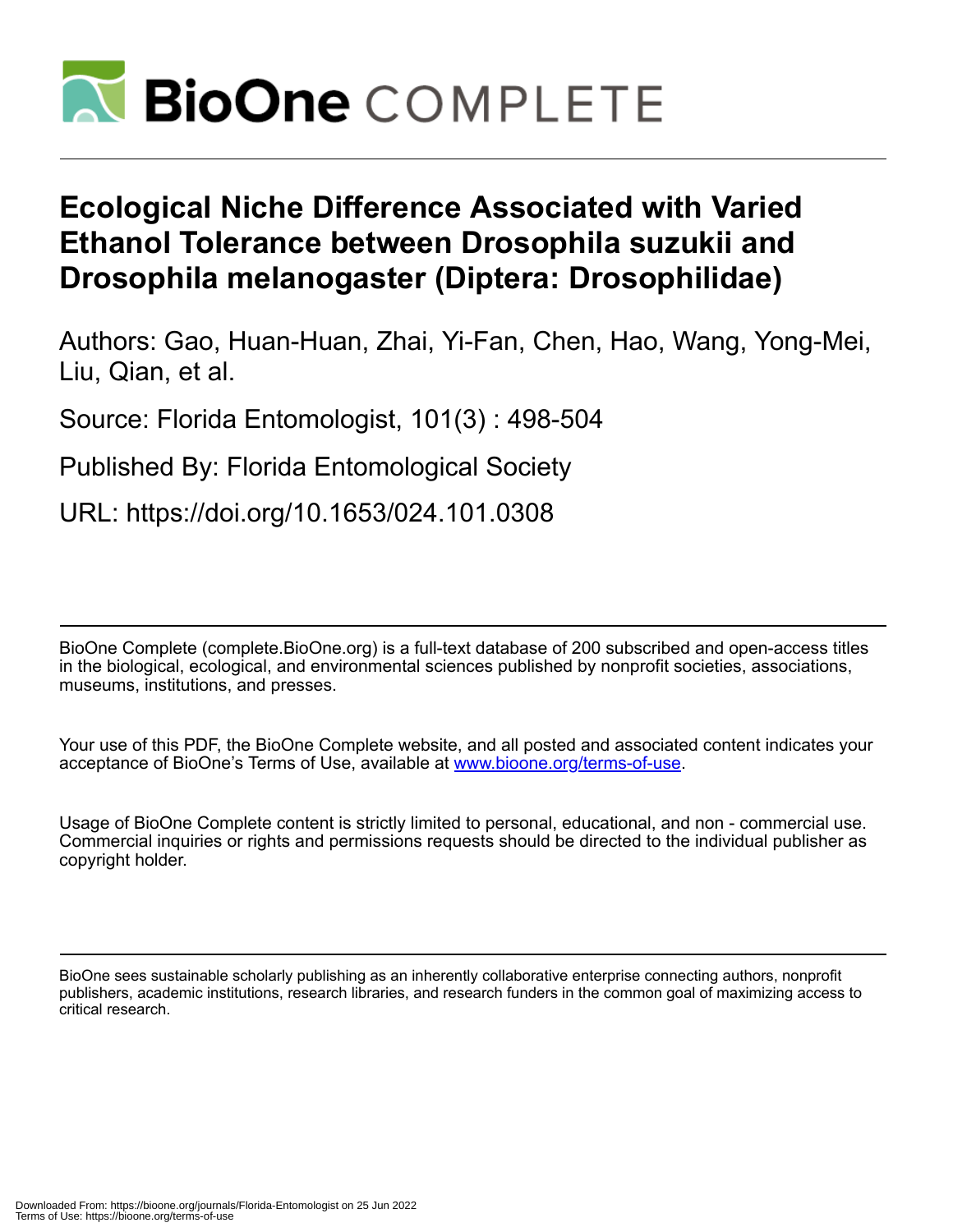# **Ecological niche difference associated with varied ethanol tolerance between** *Drosophila suzukii* **and**  *Drosophila melanogaster* **(Diptera: Drosophilidae)**

*Huan-Huan Gao1 , Yi-Fan Zhai2 , Hao Chen2 , Yong-Mei Wang1 , Qian Liu2 , Qing-Ling Hu3 , Feng-Shan Ren1 \*, and Yi Yu2 \**

## **Abstract**

*Drosophila suzukii* (Matsumura) (Diptera: Drosphilidae) is an important pest that causes damage to fruits of over 60 plant species. *Drosophila suzukii* oviposits on ripe fruit, while *D. melanogaster* oviposits on decaying fruit. Therefore, these species occupy separate ecological niches. To provide a better understanding of the alcohol tolerance between these 2 species and explore the relationship of ecological niche differences and alcohol tolerance, ethanol and acetaldehyde content was examined in red grapes infested by *D. melanogaster* and *D. suzukii*. We assessed mortality and alcohol dehydrogenase (ADH) and acetaldehyde dehydrogenase (ALDH) activity levels for 2 *Drosophila* species exposed to ethanol. The study results showed that ethanol content gradually increased as the fruit decayed while being infested by *Drosophila*. The ethanol content was higher in the presence of *D. melanogaster* than in the presence of *D. suzukii*. In the mortality experiment, the LC<sub>50</sub> of *D. melanogaster* adults was approximately 8.0% following exposure to ethanol for more than 6 h, while it was only 2.7% in *D. suzukii*. Moreover, *D. melanogaster* adults and larvae all had higher ADH and ALDH activity than *D. suzukii* exposed to ethanol. Our results suggest that *D. melanogaster* and *D. suzukii* may occupy different ecological niches due to their discrepancy in tolerance to environmental ethanol, which is mainly regulated by ADH and ALDH.

Key Words: niches, *Drosophila*, alcohol, ADH, ALDH

### **Resumo**

*Drosophila suzukii* (Matsumura) es una plaga importante que causa daño a las frutas de más de 60 especies de plantas que oviposita en fruta madura, mientras que *D. melanogaste*r oviposita en fruta en descomposición. Por lo tanto, estas especies ocupan nichos ecológicos separados. Con el fin de proveer una mejor comprensión de la tolerancia al alcohol entre estas dos especies y explorar la relación de las diferencias del nicho ecológico y la tolerancia al alcohol, se examinó el etanol y el contenido de acetaldehído en uvas tintas infestadas por *D. melanogaster* y *D. suzukii*. Se evaluaron los niveles de actividad de la mortalidad y alcohol deshidrogenasa (ADH) y acetaldehído deshidrogenasa (ALDH) para dos especies de *Drosophila* expuestas al etanol. Los resultados del estudio mostraron que el contenido de etanol aumentó gradualmente a medida que el fruto decayó mientras se infestaba con *Drosophila*. El contenido de etanol fue mayor en presencia de *D. melanogaster* que en presencia de *D. suzukii*. En el experimento de mortalidad, la CL<sub>so</sub>de adultos de *D. melanogaster* fue de aproximadamente el 8,0% después de la exposición al etanol durante más de 6,0 horas, mientras que fue de sólo el 2,7% en *D. suzukii*. Además, los adultos y las larvas de *D. melanogaster* tuvieron una actividad ADH y ALDH más alta que *D. suzukii* expuestas al etanol. Nuestros resultados sugieren que *D. melanogaster* y *D. suzukii* pueden ocupar diferentes nichos ecológicos debido a su discrepancia en la tolerancia al etanol ambiental, el cual está regulado principalmente por ADH y ALDH.

Palabras Claves: nichos, *Drosophila*, alcohol, ADH, ALD

*Drosophila suzukii* (Diptera: Drosophilidae) is one of the few *Drosophila* species that is able to lay eggs and feed on healthy ripening fruit. More than 60 plant species have been identified as its primary host (Kenis et al. 2016; Lee et al. 2015), many of which are commercial fruit crops widely grown across the world. *Drosophila suzukii* larvae feed on the fresh fruit and have caused 40 to 80% loss of fruit yield in America (Sasaki & Sato 1995; Mitsui et al. 2006). In contrast, *D. melanogaster* (Diptera: Drosophilidae) and many other drosophilids prefer to lay eggs and feed on rotten

fruit (Milan et al. 2012). Decaying fruits contain carbohydrates that are decomposed into short carbon chain alcohols, such as methyl alcohol, ethanol, propyl alcohol and butanol, which can attract the saprophagous *Drosophila* species to lay eggs. For instance, ethanol levels in natural *D. melanogaster* habitats range up to 6% ethanol by volume (Gibson et al. 1981; McKechnie & Morgan 1982). *Drosophila melanogaster* possesses many adaptations that allow it to survive and thrive in ethanol-rich environments (Merçot et al. 1994; Milan et al. 2012; Devineni & Heberlein 2013).

<sup>1</sup> Shandong Academy of Grape, Jinan, 250100, China; E-mails: gaohuanhuan368@126.com (H. H. G.); wangym228@126.com (Y. M. W.); rensd65@163.com (F. S. R.) 2 Institute of Plant Protection, Shandong Academy of Agricultural Sciences, Jinan, 250100, China; E-mails: zyifan@saas.ac.cn (Y. F. Z.); cha.active@163.com (H. C.); 1149364986@qq.com (Q. L.); robertyuyi@126.com (Y. Y.)

<sup>&</sup>lt;sup>3</sup>College of Chemistry and Environment, Weinan Normal University, Weinan, 714000, China; E-mails: 493375971@qq.com (Q. L. H.) Corresponding authors; E-mails: rensd65@163.com (F. S. R.); robertyuyi@126.com (Y. Y.)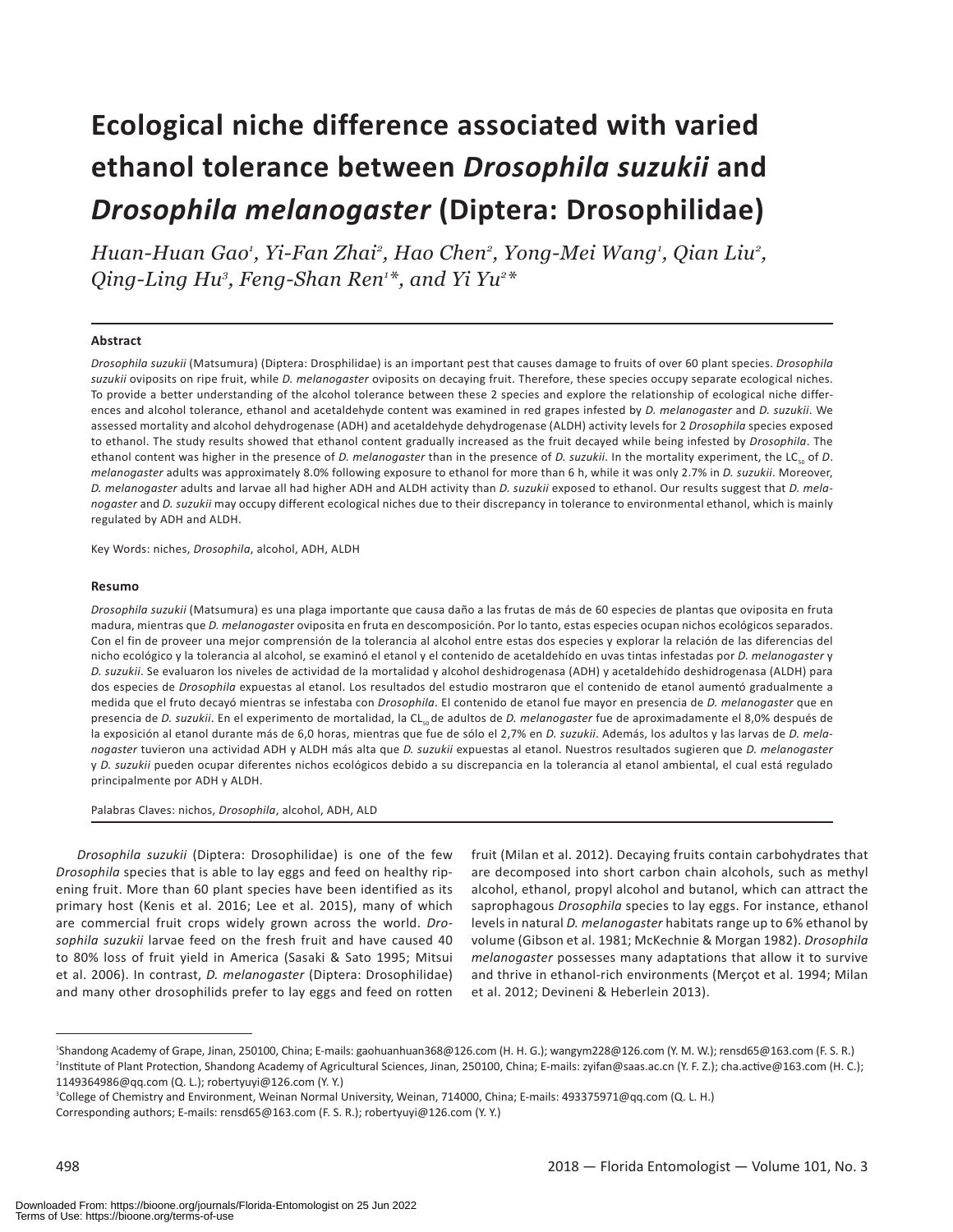# Varied ethanol tolerance between two *Drosophila* species 499

Many studies have reported the resistance mechanism of Drosophilidae species to alcohol. Behavior, metabolic rate, body mass, and development times of *D. melanogaster* are sensitive to ethanol (Castaneda & Nespolo 2013). Stimulant response is a conserved behavioral response to ethanol among arthropod species, seen in 69.2% of Drosophilidae species (Kliethermes 2015). Female *D. melanogaster* preferentially oviposit on food substrates containing high concentration of ethanol, a process that is regulated by dopaminergic neural circuits (Azanchia et al. 2013). Ethanol can rapidly penetrate the cell membranes of insects, therefore increasing excretion and reducing absorption of ethanol are not viable mechanisms for ethanol resistance in insects (Harris et al*.* 2008). Adaptations to high levels of ethanol are often achieved by modifications in the metabolic detoxification system in *D. melanogaster* (Fry 2014). During ethanol detoxification metabolism, ethanol is converted into acetaldehyde by alcohol dehydrogenase (ADH) and into acetic acid by acetaldehyde dehydrogenase (ALDH), then into acetyl CoA. Two products of ethanol catabolism, acetaldehyde and acetate, have deleterious effects on the animal's fitness (Deitrich 2004). Acetyl CoA is the final product of both carbohydrate and fat metabolism. Two well-studied enzymes, ADH and ALDH, are related to the detoxification of ethanol in *D. melanogaster* (Fry 2014). *Adh* and *Aldh* mutant lines show significant decrease in alcohol tolerance compared to wild type individuals (Fry & Saweikis, 2006). Natural *D. melanogaster* populations maintained on ethanolsupplemented media evolve higher activity of ALDH and ADH (Fry et al*.* 2004). Therefore, ethanol could modify the process of energy allocation, which could result in the evolutionary response of *D. melanogaster* (Castaneda & Nespolo 2013). Moreover, many animals, including *Drosophila* species and mammalian species, have evolved resistance to ethanol toxicity (Merçot et al. 1994; Wiens et al. 2008), but little is known about the physiological basis of this resistance.

Merçot et al*.* (1994) reported that the ecological niches of *Drosophila* species are closely associated with their alcohol tolerance and ADH activity. Unlike *D. melanogaster*, *D. suzukii* feeds on healthy ripening fruit with little alcohol, therefore, research on the difference in alcohol resistance between *D. melanogaster* and *D. suzukii* to alcohol or its metabolite products may elucidate factors contributing to occupation of different niches. The goals of this study were to determine: (1) if there are differences in the content of alcohol and acetaldehyde in 2 natural *Drosophila* species habitats, (2) whether there are differences in the effect of ethanol on mortality of *D. melanogaster* and *D. suzukii*, and (3) if there are differences in ADH and ALDH activity between *D. melanogaster* and *D. suzukii* exposed to ethanol.

# **Materials and Methods**

## INSECTS

*Drosophila melanogaster* and *D. suzukii* adults were collected in Jun 2015 in a grape orchard in Jinan (1.2833°E, 36.6600°N), Shandong Province, China. They were reared on grapes (Red Globe grape) and on an artificial diet for 5 to 6 consecutive generations at  $25 \pm 0.5$ °C, 70  $\pm$  0.5% relative humidity (RH), and a photoperiod of 16:8 h (L:D) in a climate-controlled growth chamber. The artificial diet was composed of mashed banana and apple, corn flour, sucrose, yeast extract, sorbitol, and agar as described in Zhai et al. (2014).

#### EGG-LAYIING ESTIMATE IN THE FIELD

Grapes (Red Globe grape) were collected from a commercial vineyard in Jinan (1.2833°E, 36.6600°N), using the 5-point sampling

method with 30 grapes in each point. The midpoint of the diagonal was selected randomly as the center of the sampling point along the diagonal, and the 4 points that were 5 m equidistant from the center were chosen as the other sample points. The samples were collected in May 2015 when grapes were first ripening, and in Jun 2015 when most grapes were rotten. The grapes that were collected were then individually placed into 1 tissue-culture bottle (5.5 cm diam  $\times$  9 cm ht) under the laboratory conditions described above. After 5 days, the numbers of 3rd instar larvae or pupae in fruit were recorded, which served as a proxy measurement of the reproductive success of adults in the vineyard. The proportion of grapes containing larvae for each sample point was calculated and considered as the crop damage rate.

# DETERMINATION OF ETHANOL AND ACETALDEHYDE CON-TENT IN GRAPES

Fifteen male-female pairs of *D. melanogaster* and 15 male-female pairs of *D. suzukii* adults, 3 days post-eclosion, were placed into 1 tissue-culture bottle (5.5 cm diam  $\times$  9 cm ht) containing 1 fresh grape, with 5 replicate bottles for each species. *Drosophila melanogaster* and *D. suzukii* cannot pierce grape fruits with their mouthparts to feed on juice; flies were fed honey-water (60%) in a plastic disc (1 cm diam) placed in each bottle. Moreover, to keep flies from drowning in the honey solution, a filter paper was placed in the bottom of each bottle. Fresh grapes without flies were designed as the control. After 2, 4, 6, 8, 10, and 12 d, the ethanol and acetaldehyde content of the grapes were determined using K-ETOH Ethanol and K-ACHYD Acetaldehyde Assay Kits following the manufacturer's instructions (Megazyme, Bray, Ireland).

# EFFECT ON ADULTS AND LARVAE

Fifty female *D. melanogaster* flies at 3 d post-eclosion, and 50 larvae that were 2 d post-hatching, respectively, were placed into artificial diet with different concentration of ethanol in 5 tissue-culture bottle (5.5 cm diam × 9 cm ht) replicates. The percentages of ethanol by weight in the artificial diet were 0, 2.5, 5, 7.5, 10, 12.5, and 15%. The dead adults were recorded after 1.5, 3, 6, 12, and 24 h. The individuals were counted after eclosion, as surviving larvae were needed in larvae experiments.

The *D. melanogaster* and *D. suzukii* adults and larvae surviving exposure to ethanol after 24 h were collected and assayed for the activity of ADH and ALDH using Alcohol Dehydrogenase Activity Assay and Aldehyde Dehydrogenase Activity Colorimetric Assay Kits (Sigma-Aldrich, Munich, Germany). ADH and ALDH activity was calculated using alpha-naphthol standard curve and expressed as U. 1U is the amount of enzyme required to synthesize 1 micromole alpha-naphthol per minute.

#### DATA ANALYSIS

The ethanol and acetaldehyde content in grapes with different degrees of rotting, the mortality and ADH and ALDH activity levels of *D. melanogaster* and *D. suzukii* at different concentrations of ethanol, were analyzed using a 1-way ANOVA ( $\alpha$  = 0.05) and Student-Newman-Keuls multiple comparisons using the SPSS 17.0 statistical analysis package (IBM, www.ibm.com). Two-way ANOVA (α = 0.05) was used to test the significance of the ethanol and acetaldehyde content with species and time as factors, the significance of mortality of *D. melanogaster* and *D. suzukii* adults with ethanol concentration and time as factors, and the significance of mortality of *D. melanogaster* and *D. suzukii* larvae with species and ethanol concentration as factors. Moreover, the LC<sub>50</sub> (lethal concentration for 50% of flies) of *D. melanogaster*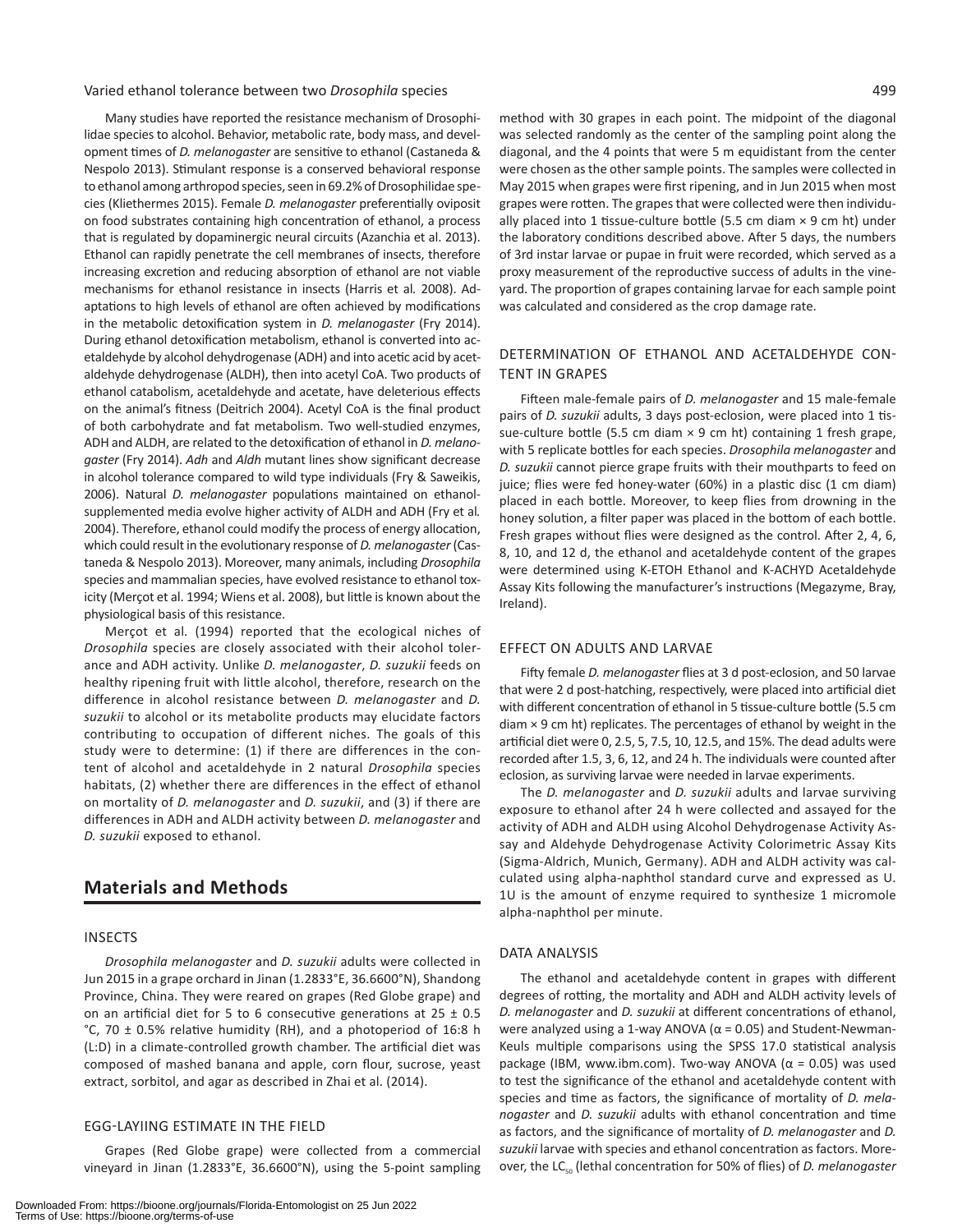and *D. suzukii* exposed to ethanol at different concentrations was estimated through probit regression analysis with SPSS 17.0.

# **Results**

## REPRODUCTIVE SUCCESS ON GRAPE IN THE FIELD

Table 1 indicates the egg-laying estimate of *D. melanogaster* and *D. suzukii* in the field, and the damage rate of grapes for Jun 2015 and Aug 2015. The rate of damage caused by *D. melanogaster* and *D. suzukii* in fresh grape was lower than that observed in rotten grape. In Jun, most grapes were ripe and *D. suzukii* laid eggs in less than 10% grapes. However, all rotten grapes remaining in the orchard until Aug contained *Drosophila* eggs or larvae. About 68.3% of eggs were *D. melanogaster*; 9.9% and 23.3% were *D. suzukii* and other *Drosophila* species, respectively.

# ETHANOL AND ACETALDEHYDE CONTENT IN GRAPES

The time, species, as well as the interaction of species and time showed significantly impact on ethanol and acetaldehyde content in grapes (Table 2). Ethanol content in grapes increased in the presence of *D*. *melanogaster* and decreased in the presence of *D. suzukii* compared to grapes that were placed in a container without flies (Fig. 1A). With increasing time for the fruit to decay, the ethanol content increased gradually in grapes infested by *D*. *melanogaster*, which reached 4.0 ± 0.1 g per L on the 12th d. The highest content of ethanol in the control was 0.891 ± 0.043 g per L on the 12th d, while the ethanol content in grapes infested by *D. suzukii* increased for the first 6 d (0.5 ± 0.0 g per L) and then decreased in the following 6 d. Figure 1B shows the acetaldehyde content in the grapes of the 3 treatments. The acetaldehyde content in grapes infested by *D*. *melanogaster* and the control showed similar patterns as ethanol content throughout different time points. Interestingly, the acetaldehyde in grapes infested by *D. suzukii* was higher than grapes infested by *D. melanogaster* or the control before the 10th d, but was lower on the 12th d.

# EFFECT OF ETHANOL ON ADULTS AND LARVAE

*Drosophila melanogaster* and *D. suzukii* adult mortality was significantly affected by the concentration of ethanol, exposure time, and the interaction of ethanol concentration and exposure time (Table 3). *Drosophila melanogaster* mortality was not affected when exposed to ethanol with the concentrations of 2.5 and 5% (Fig. 2A). However, the mortality of *D. suzukii* increased when the ethanol concentration exceeded 3% (Fig. 2B). For both *D*. *melanogaster* and *D. suzukii*, mortality increased gradually with increasing ethanol concentration and exposure time (Fig. 2; Table 3). With increasing exposure time, the  $LC_{50}$ of *D*. *melanogaster* and *D. suzukii* adults decreased steadily; however, the LC<sub>50</sub> of *D. melanogaster* adults was consistently higher than that of *D. suzukii* adults at the same concentration. The LC<sub>50</sub> was 3.9% for *D. suzukii* adults and 10.8% for *D*. *melanogaster* adults at 1.5 h. The

**Table 1.** Reproductive success of *Drosophila melanogaster* and *Drosophila suzukii* in the field, and corresponding damage on host grapes.

|                      | Reproductive success (Number of 3rd instar larvae<br>and pupae per sample point) |                              |                              |                       |  |
|----------------------|----------------------------------------------------------------------------------|------------------------------|------------------------------|-----------------------|--|
| Time                 | D. melanogaster                                                                  | Other flies<br>D. suzukii    |                              | Damage<br>rate $(\%)$ |  |
| Jun-2015<br>Aug-2015 | $^{\circ}$<br>$114.3 \pm 19.3$                                                   | $20.4 + 4.5$<br>$14.8 + 5.7$ | $\mathbf{0}$<br>$38.3 + 8.4$ | $9.5 + 2.1$<br>100%   |  |

LC<sub>50</sub> of *D. melanogaster* adults was around 8.0% after being exposed to ethanol for 6 h, which was significantly higher than that of *D. suzukii*, which was around 2.7%.

The mortality rate of *D*. *melanogaster* and *D. suzukii* larvae also increased with increasing ethanol concentration (Fig. 3). Larvae were significantly affected by the concentration of ethanol, time, and the interaction of ethanol concentration and time (Table 3). For *D*. *melanogaster* and *D. suzukii*, the mortalities of larvae were all higher than those of adults, and all *D. suzukii* larvae died when the media contained 5% ethanol or above.

# ADH AND ALDH ACTIVITY

We measured the ADH and ALDH activity levels in *D. melanogaster* and *D. suzukii* flies that were exposed to ethanol for 24 h. The mortality of *D. melanogaster* adults and larvae reached 100% when they were exposed to 10% ethanol for 24 h (Fig. 2A); therefore, individuals exposed to 2.5, 5, and 7.5% ethanol were selected for ADH and ALDH activity assays. High mortality occurred also in *D. suzukii* in response to concentrations above 5% ethanol; therefore, individuals were exposed to 2.5% ethanol in enzyme activity assays (Fig. 2B).

The ADH and ALDH activity of *D*. *melanogaster* adults was markedly higher than the larvae (Fig. 4A, B; ADH: *F* = 29.0, df = 7, *P* < 0.001; ALDH: *F* = 14.1, df = 7, *P* < 0.001). Exposure to 5% ethanol significantly increased ADH activity in *D*. *melanogaster* adults by 23.21%. However, exposure to 7.5% ethanol resulted in a 30.79% decrease in activity levels compared to unexposed adult controls (21.5  $\pm$  1.6 U per mg) (Fig. 4A). *Drosophila melanogaster* adults exposed to 7.5% ethanol showed 20.54% decrease in ALDH activity compared to adult controls (1.7  $\pm$  0.1 U per mg) (Fig. 4B). In contrast, ethanol positively affected ADH activity of *D*. *melanogaster* larvae, resulting in more than 50% increase in activity level compared to larval controls (8.4 ± 1.4 U per mg) (Fig. 4A). ALDH activity of *D*. *melanogaster* larvae exposed to ethanol with the concentration of 2.5, 5, and 7.5% also showed significant increases in ALDH activity levels compared to the control  $(1.2 \pm 0.0 \text{ U per mg})$  (Fig. 4B).

The activity level of ADH and ALDH in *D. suzukii* adults and larvae exposed to ethanol (Fig. 4C, D) were consistently lower than that of *D*. *melanogaster* adults and larvae (Fig. 4A, B). Meanwhile, the adults had higher ADH and ALDH activity levels than those of larvae (ADH: *F* = 114.3, df = 3, *P* < 0.001; ALDH: *F* = 5.2, df = 3, *P* = 0.027). Exposure to 2.5% ethanol increased ADH activity of *D. suzukii* adults and larvae by 14.23 and 38.70%, respectively, compared to controls (adult:  $13.7 \pm 0.5$  U per mg; larvae:  $6.7 \pm 0.3$  U per mg) (Fig. 4C). There were no significant differences in ALDH activity between the control and *D. suzukii* adults or larvae exposed to 2.5% ethanol.

# **Discussion**

*Drosophila melanogaster* prefers to lay eggs and feed on rotten fruit, which often accumulates higher levels of ethanol as the fruit continues to decay. David and Vanherrewege (1983) reported that *D. melanogaster* fruit fly larvae consume yeasts growing on rotting fruit and have evolved resistance to products of fermentation, such as ethanol and acetaldehyde. *Drosophila melanogaster* can tolerate as much as 6 to 7% ethanol in its breeding sites (Gibson et al. 1981). In this study, *D. suzukii* can tolerate as much as 2.0 to 2.5% ethanol in its breeding sites. Yeasts growing on overripe fruit provide nutrients for adults and larvae of saprophagous Drosophila species (Merçot et al. 1994; Lebreton et al. 2014). The abundance of yeast species was lower in uninfested fruit juice samples com-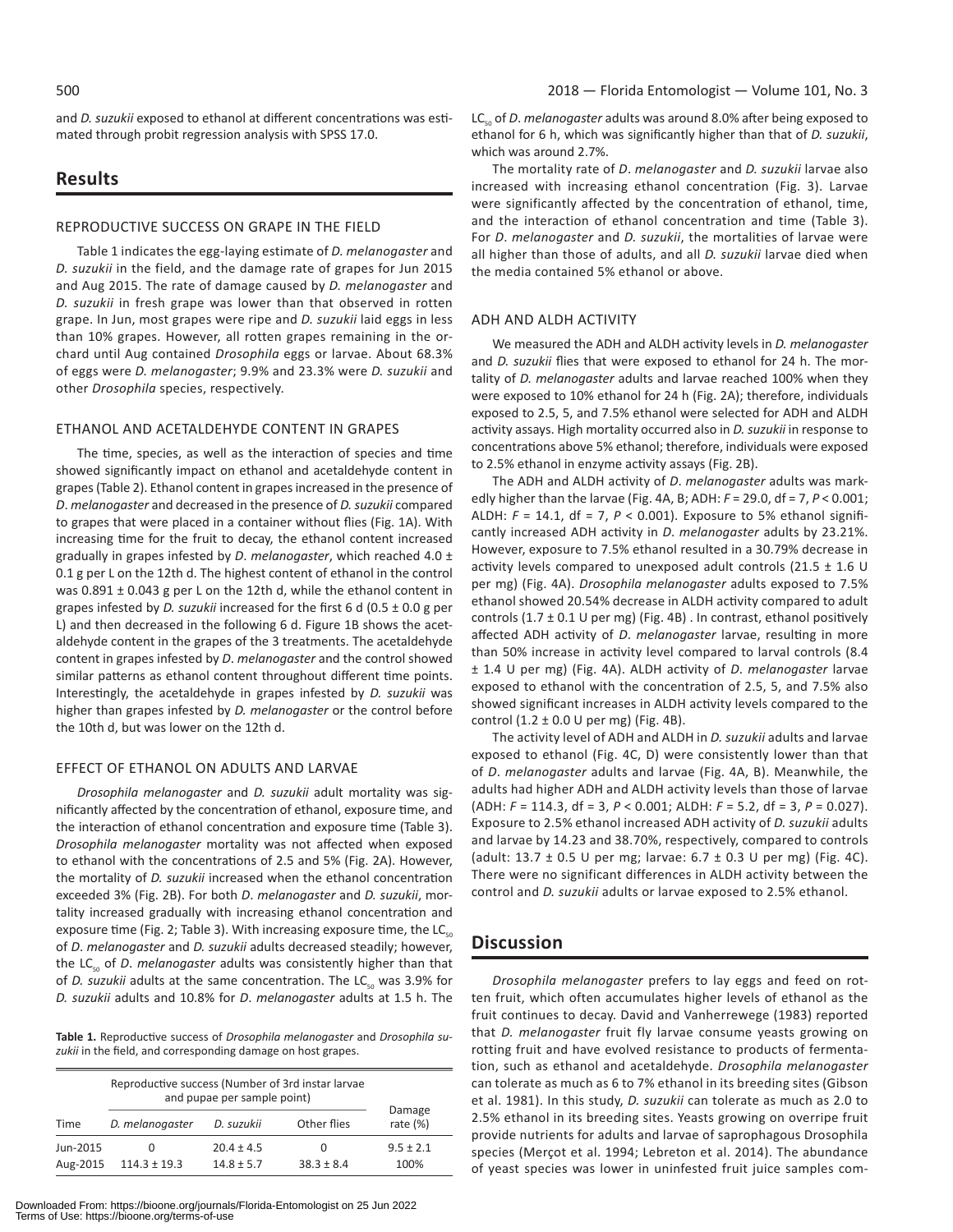## Varied ethanol tolerance between two *Drosophila* species 501

| Insect          | Time (h) | Regression equation             | $LC_{\scriptscriptstyle{en}}$ (%) | Confidence interval (95%) | $v^2$    | P           | df |
|-----------------|----------|---------------------------------|-----------------------------------|---------------------------|----------|-------------|----|
| D. suzukii      | 1.5      | $Problem(P) = 59.456x - 2.326$  | 3.9                               | $0.029 - 0.046$           | 2015.4   | ${}< 0.001$ | 32 |
|                 | 3        | $Problem(P) = 98.163x - 2.980$  | 3.0                               | $0.027 - 0.034$           | 620.3    | ${}< 0.001$ | 32 |
|                 | 6        | $Problem(P) = 114.945x - 3.160$ | 2.7                               | $0.023 - 0.031$           | 848.2    | ${}< 0.001$ | 32 |
|                 | 12       | $Problem(P) = 121.083x - 3.324$ | 2.7                               | $0.021 - 0.031$           | 1171.9   | ${}< 0.001$ | 32 |
|                 | 24       | $Problem(P) = 123.622x - 3.174$ | 2.6                               | $0.020 - 0.029$           | 907.7    | ${}< 0.001$ | 32 |
| D. melanogaster | 1.5      | $Problem(P) = 37.284x - 4.023$  | 10.8                              | $0.093 - 0.125$           | 1597.3   | ${}< 0.001$ | 30 |
|                 | 3        | $Problem(P) = 36.553x - 3.500$  | 9.6                               | $0.088 - 0.104$           | 466.4    | ${}< 0.001$ | 30 |
|                 | 6        | $Problem(P) = 55.290x - 4.496$  | 8.1                               | $0.071 - 0.097$           | 6321.0   | ${}< 0.001$ | 30 |
|                 | 12       | $Problem(P) = 58.007x - 4.577$  | 7.9                               | $0.067 - 0.094$           | 101942.7 | ${}< 0.001$ | 30 |
|                 | 24       | $Problem(P) = 29.602x - 2.796$  | 9.4                               | $0.078 - 0.149$           | 256.3    | ${}< 0.001$ | 30 |

**Table 2.** Probit regression analyses of the effect of ethanol on adults of *Drosophila suzukii* and *Drosophila melanogaster.*

pared to infested fruit juice samples (Hamby et al. 2012). Therefore, the increase of ethanol content in *D. melanogaster* infested grapes may be due to the presence of beneficial microorganisms in rotting fruits. In contrast, we found that ethanol content increased in decaying grapes infested by *D. suzukii* until 6 d after infestation, and ethanol content decreased afterwards. By the 12th d of culture, the ethanol content of *D. suzukii*-infested grapes was significantly lower than grapes infested by *D. melanogaster*. This may be due to the difference in microorganisms that thrive in grapes infested by *D. suzukii* and *D. melanogaster*; however, further investigation is needed to understand this process.

Moreover, previous studies have shown that *D. suzukii* is attracted by traps containing bait with relatively high alcohol content, such as wine (Lee et al. 2011; Cini et al. 2012; Cha et al. 2013). We found that *D. melanogaster* had significantly higher alcohol tolerance compared to that of *D. suzukii* (Fig. 2). *Drosophila melanogaster* adults are more tolerant to environmental alcohol compared to its sister species, *D. simulans*, in both laboratory and field conditions (McKenzie & Parsons, 1972). In wild-type *D. melanogaster*,



**Fig. 1.** Ethanol (A) and acetaldehyde (B) contents of grapes infested by *Drosophila melanogaster* and *Drosophila suzukii*.

more than 90% of ethanol is metabolized via the ADH system, and ADH and ALDH activities regulated by dietary ethanol, suggesting that ADH activity reflects the capacity for ethanol tolerance (Geer et al. 1985). We found that *D. melanogaster* adults and larvae had higher ADH activity than *D. suzukii* when exposed to ethanol, which is consistent with previous findings that *D. melanogaster* is more tolerant to alcohol than *D. suzukii* (Sampson et al. 2016). Therefore, the lower resistance to ethanol may underlie the preference of *D. suzukii*to oviposit on healthy ripening fruit with a lower concentration of ethanol (Sampson et al. 2016).

Acetaldehyde is converted into acetic acid by ALDH (Deitrich 2004). Grapes infested by *D. suzukii* had higher acetaldehyde levels compared to grapes infested by *D. melanogaster*, which may be due to the lower ALDH activity levels of *D. suzukii* adults and larvae when exposed to ethanol. The higher levels of acetaldehyde in grapes infested by *D. melanogaster* were likely detoxified by ALDH, which is one of the characteristics of higher ethanol tolerance. Heinstra et al. (1982) reported that ADH in *Drosophila* not only catalyzes the oxidation of ethanol to acetaldehyde, but additionally catalyzes the conversion of this highly toxic product into acetate. In this study, the ethanol content in grapes infested by 2 *Drosophila* species was more than 10-fold higher than the acetaldehyde content (Fig. 1), which was in accordance with the pharmacokinetic models for ethanol metabolism. The reaction of converting acetaldehyde back into ethanol is essential and keeps acetaldehyde levels approximately 10-fold lower than if the reaction were irreversible (Umulis et al. 2005). It is far more likely that the main metabolic course of alcohol is accomplished by ADH for *Drosophila* when acetaldehyde content is limited. However, the regulation mechanism of enzyme activity by ethanol and acetaldehyde content needs further study.

Aside from differences in protein coding sequences, transcriptional regulation and post-translational modifications also can regulate ADH and ALDH activity (Dannenberg et al. 2005). For instance, Sha et al. (2014) reported that the neuropeptide corazonin (Crz) and its receptor (CrzR), involved in the neuroendocrine system, are important physiological regulators of ethanol metabolism in *Drosophila*, and the CrzR-associated signaling pathway is critical for ethanol detoxification. Moreover, acetyl CoA, the metabolic product of alcohol, can participate in carbohydrate and fat metabolism (Deitrich 2004). *Drosophila* can increase response to oxidative stress through abnormal fat metabolism which results in reduced production of insulin-like peptides (dILPs) and their receptor (Logan-Garbisch et al. 2014). Insulin signaling responds indirectly to ethanol through the phosphoinositide 3-kinase (PI3K) and phosphoinositide-dependent kinase (Pdk) pathways. Ethanol also increases immune response by inhibiting lipid peroxidation (LPO), and promoting the activity of superoxide dismutase (SOD) and Catalase (CAT) (Jahromi et al.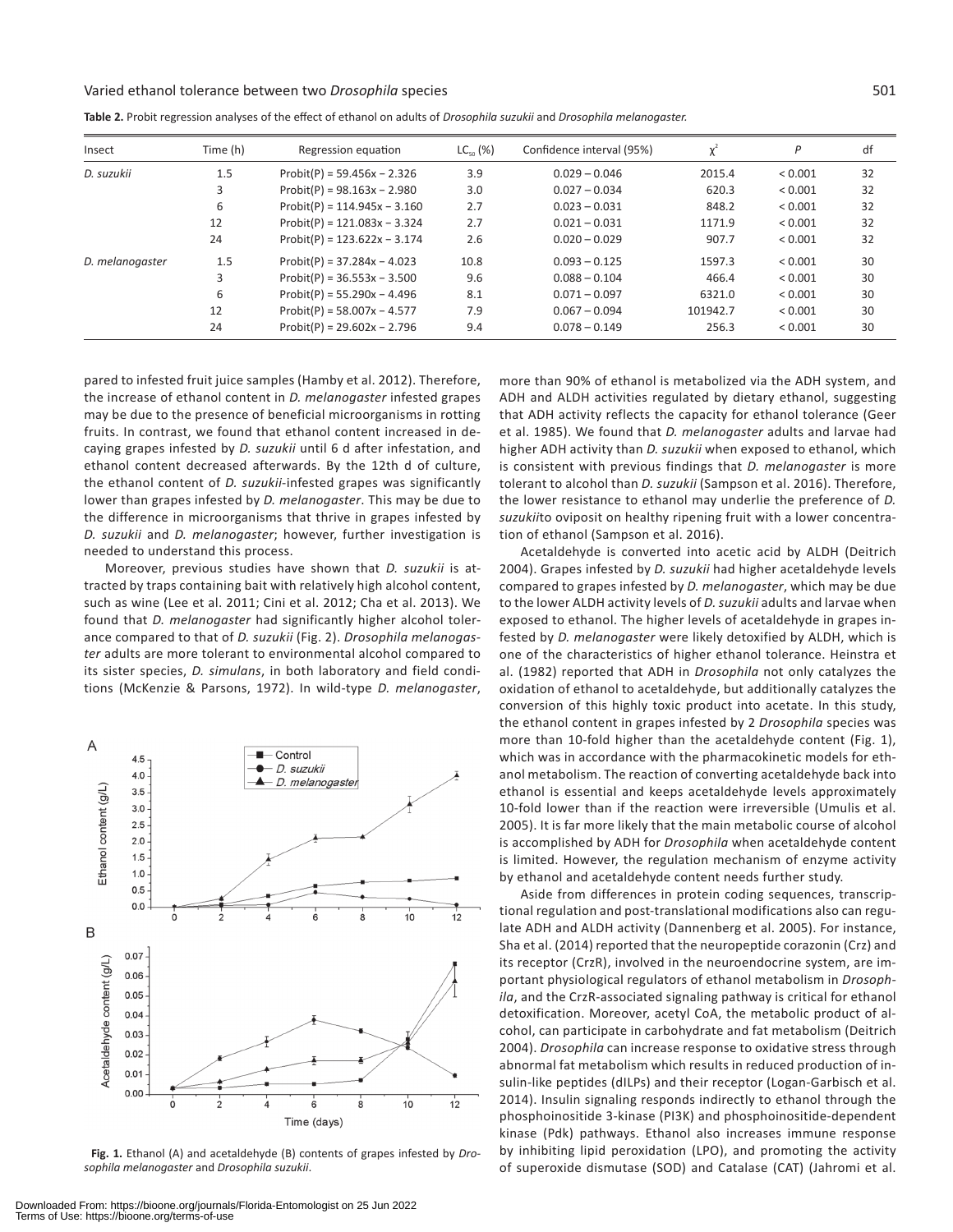**Table 3.** Results of two-way ANOVA analysis of alcohol content of grapes, and the effects of alcohol concentration on adult or larval mortality.

| Parameters                                     | Source                           | Type III Sum<br>of Squares | df           | Mean<br>Square | F     | P           | R Squared<br>(%) |
|------------------------------------------------|----------------------------------|----------------------------|--------------|----------------|-------|-------------|------------------|
| Ethanol content                                | <b>Corrected Model</b>           | 115.9                      | 20           | 5.8            | 146.1 | ${}< 0.001$ | 98.6             |
|                                                | Time                             | 43.2                       | 6            | 7.28           | 181.7 | < 0.001     |                  |
|                                                | Species of flies                 | 42.0                       | 2            | 21.1           | 530.1 | < 0.001     |                  |
|                                                | Time * Species of flies          | 30.6                       | 12           | 2.6            | 64.3  | ${}< 0.001$ |                  |
| Acetaldehyde content                           | <b>Corrected Model</b>           | 0.0                        | 20           | 0.0            | 64.4  | ${}< 0.001$ | 96.8             |
|                                                | Time                             | 0.0                        | 6            | 0.0            | 108.6 | < 0.001     |                  |
|                                                | Species of flies                 | 0.0                        | 2            | 0.0            | 8.2   | 0.001       |                  |
|                                                | Time * Species of flies          | 0.0                        | 12           | 0.0            | 51.7  | < 0.001     |                  |
| Mortality of <i>D. suzukii</i> adults (%)      | <b>Corrected Model</b>           | 242103.3                   | 27           | 8966.8         | 165.6 | ${}< 0.001$ | 97.7             |
|                                                | Concentration                    | 230138.2                   | 6            | 38356.4        | 708.3 | ${}< 0.001$ |                  |
|                                                | Time                             | 8083.4                     | 4            | 2020.9         | 37.3  | ${}< 0.001$ |                  |
|                                                | Concentration * Time             | 8080.9                     | 17           | 475.3          | 8.8   | < 0.001     |                  |
| Mortality of <i>D. melanogaster</i> adults (%) | <b>Corrected Model</b>           | 226866.6                   | 30           | 7562.2         | 151.8 | < 0.001     | 97.6             |
|                                                | Concentration                    | 205574.0                   | 6            | 34262.3        | 687.9 | ${}< 0.001$ |                  |
|                                                | Time                             | 5499.6                     | 4            | 1374.9         | 27.6  | < 0.001     |                  |
|                                                | Concentration * Time             |                            | 20           | 311.9          | 6.    | < 0.001     |                  |
|                                                |                                  | 6238.6                     |              |                |       |             |                  |
| Mortality of larvae (%)                        | <b>Corrected Model</b>           | 3.0                        | 9            | 0.3            | 130.1 | ${}< 0.001$ | 96.7             |
|                                                | Species of flies                 | 0.0                        | $\mathbf{1}$ | 0.0            | 1.2   | 0.3         |                  |
|                                                | Concentration                    | 3.0                        | 4            | 0.8            | 289.6 | ${}< 0.001$ |                  |
|                                                | Species of flies * Concentration | 0.0                        | 4            | 0.0            | 2.8   | 0.0         |                  |

2015). However, it is unclear whether *D. suzukii* has similar genetic regulation mechanism of metabolic enzymes and hydrolysis products of alcohol. This study shows that *D. melanogaster* adults are more tolerant of alcohol than *D. suzukii*. Although the evolutionary adaptation to alcohol for *D. melanogaster* is not fully understood, the availability of different niches for laying eggs and feeding may be contributing factors for evolution of higher tolerance to alcohol.

 $-1.5h$ 

120

Identifying differences between the genetic regulation mechanisms of *D. melanogaster* and *D. suzukii* after exposure to ethanol could further explain the mechanisms underlying niche differences between these species.

# **Acknowledgments**

This work was financially supported through a grant from the Shandong Provincial Natural Science Foundation, China (ZR-2014CQ014) and Agricultural science and technology innovation projects (CXGC2016D01) and (CXGC2016B11). The authors wish to thank Jianlong Bi for the manuscript language revision.



**Fig. 2.** Mortality of *Drosophila melanogaster* (A) and *Drosophila suzukii* (B) adults exposed to varying concentrations of ethanol.



**Fig. 3.** Mortality of *Drosophila melanogaster* and *Drosophila suzukii* larvae exposed to varying concentrations of ethanol.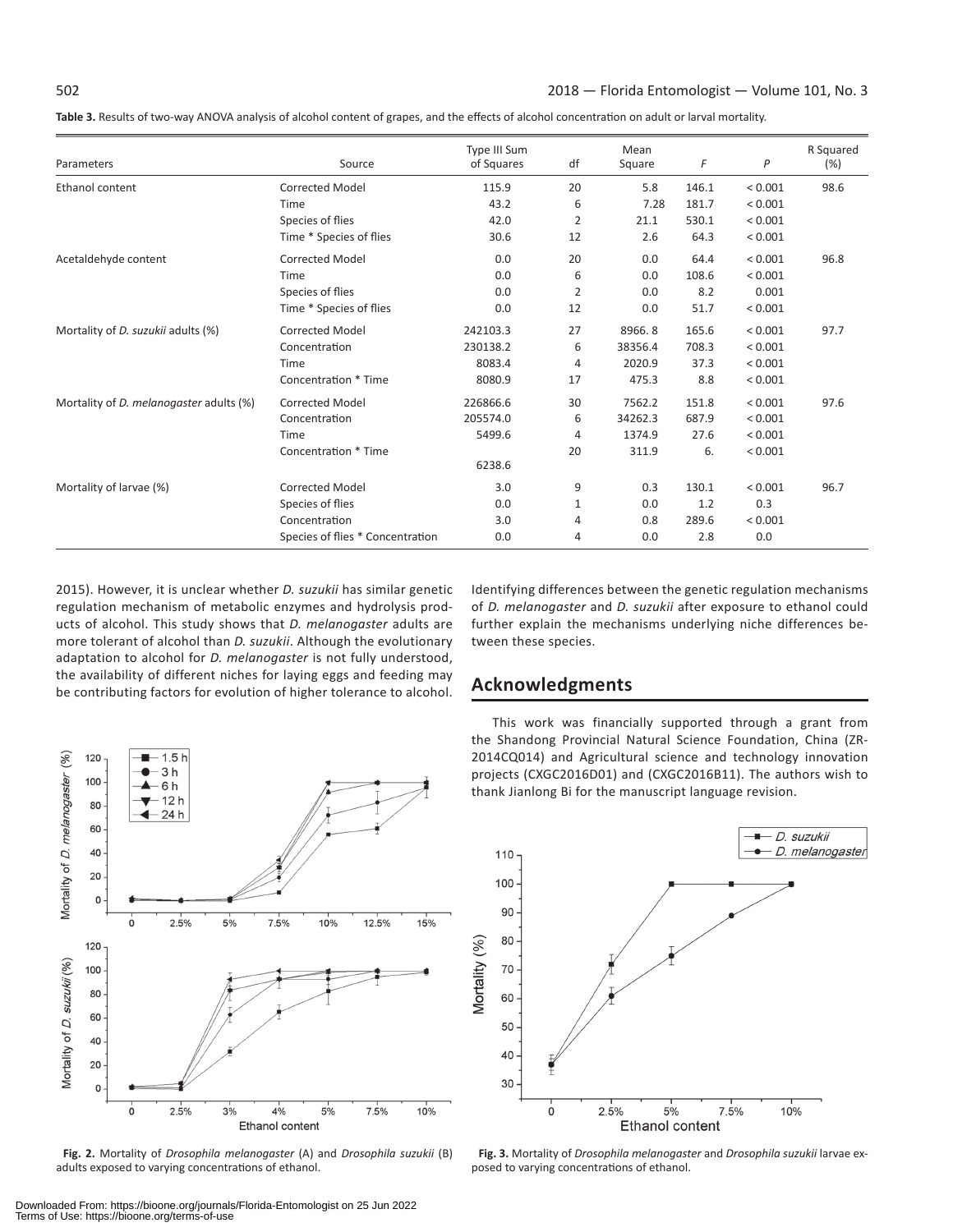Varied ethanol tolerance between two *Drosophila* species 503



**Fig. 4.** ADH and ALDH activity levels of *Drosophila melanogaster* and *Drosophila suzukii* exposed to ethanol. (A) ADH activity in *Drosophila melanogaster*; (B) ALDH activity in *Drosophila melanogaster*; (C) ADH activity in *Drosophila suzukii*; (D) ALDH activity in *Drosophila suzukii*. Different letters in each figure (A, B, C, D) indicate a significant difference between adults and larvae (One-way ANOVA:  $α = 0.05$ ).

# **References Cited**

- Azanchia R, Kauna KR, Heberlein. 2013. Competing dopamine neurons drive oviposition choice for ethanol in *Drosophila*. Proceedings of the National Academy of Sciences of the United States of America (PNAS) 110: 21153– 21158.
- Castaneda LE, Nespolo RF. 2013. Phenotypic and genetic effects of contrasting ethanol environments on physiological and developmental traits in *Drosophila melanogaster*. PLoS ONE 8: e58920.
- Cha DH, Hesler SP, Cowles RS, Vogt H, Loeb GM, Landolt PJ. 2013. Comparison of a synthetic chemical lure and standard fermented baits for trapping *Drosophila suzukii* (Diptera: Drosophilidae). Environmental Entomology 42: 1052–1060.
- Cini A, Ioriattic C, Anfora G. 2012. A review of the invasion of *Drosophila suzukii* in Europe and a draft research agenda for integrated pest management. Bulletin of Insectology 65: 149–160.
- Dannenberg LO, Chen HJ, Edenberg HJ. 2005. GATA-2 and HNF-3beta regulate the human alcohol dehydrogenase 1A (ADH1A) gene. DNA and Cell Biology 24: 543–552.
- David JR, Vanherrewege J. 1983. Adaptation to alcoholic fermentation in *Drosophila* species: Relationship between alcohol tolerance and larval habitat. Comparative Biochemistry and Physiology 74: 283–288.
- Deitrich RA. 2004. Acetaldehyde: déjà vu du jour. Journal of Studies on Alcohol and Drugs 65: 557–572.
- Devineni AV, Heberlein U. 2013. The evolution of *Drosophila melanogaster* as a model for alcohol research. Annual Review of Neuroscience 36: 121–138.
- Fry JD, Saweikis M. 2006. Aldehyde dehydrogenase is essential for both adult and larval ethanol resistance in *Drosophila melanogaster*. Genetics Resource 57: 87–92.
- Fry JD. 2014. Mechanisms of naturally evolved ethanol resistance in *Drosophila melanogaster*. Journal of Experimental Biology 217: 3996–4003.
- Fry JD, Bahnck CM, Mikucki M, Phadnis N, Slattery WC. 2004. Dietary ethanol mediates selection on aldehyde dehydrogenase activity in *Drosophila melanogaster*. Integrative Comparative Biology 44: 275–283.
- Geer BW, Langevin ML, McKechnie SW. 1985. Dietary ethanol and lipid synthesis in *Drosophila melanogaster*. Biochemical Genetics 23: 607–622.
- Gibson JB, May TW, Wilks AV. 1981. Genetic variation at the alcohol dehydrogenase locus in *Drosophila melanogaster* in relation to environmental variation: Ethanol levels in breeding sites and allozyme frequencies. Oecologia 51: 191–198.
- Hamby KA, Hernandez A, Boundy-Mills K, Zalom FG. 2012. Associations of yeasts with spotted-wing drosophila (*Drosophila suzukii*; Diptera: Drosophilidae) in cherries and raspberries. Applied and Environmental Microbiology 78: 4869–4873.
- Harris RA, Trudell JR, Mihic SJ. 2008. Ethanol's molecular targets. Science Signaling 1: re7.
- Heinstra PWH, Eisses KT, Schoonen WGE, Thörig GEW. 1982. A dual function of alcohol dehydrogenase in *Drosophila melanogaster*. Genetica 60: 129–137.
- Jahromi SR, Haddadi M, Shivanandappa T, Ramesh SR. 2015. Modulatory effect of *Decalepis hamiltonii* on ethanol-induced toxicity in transgenic *Drosophila* model of Parkinson's disease. Neurochemistry International 80:  $1 - 6$ .

Downloaded From: https://bioone.org/journals/Florida-Entomologist on 25 Jun 2022 Terms of Use: https://bioone.org/terms-of-use